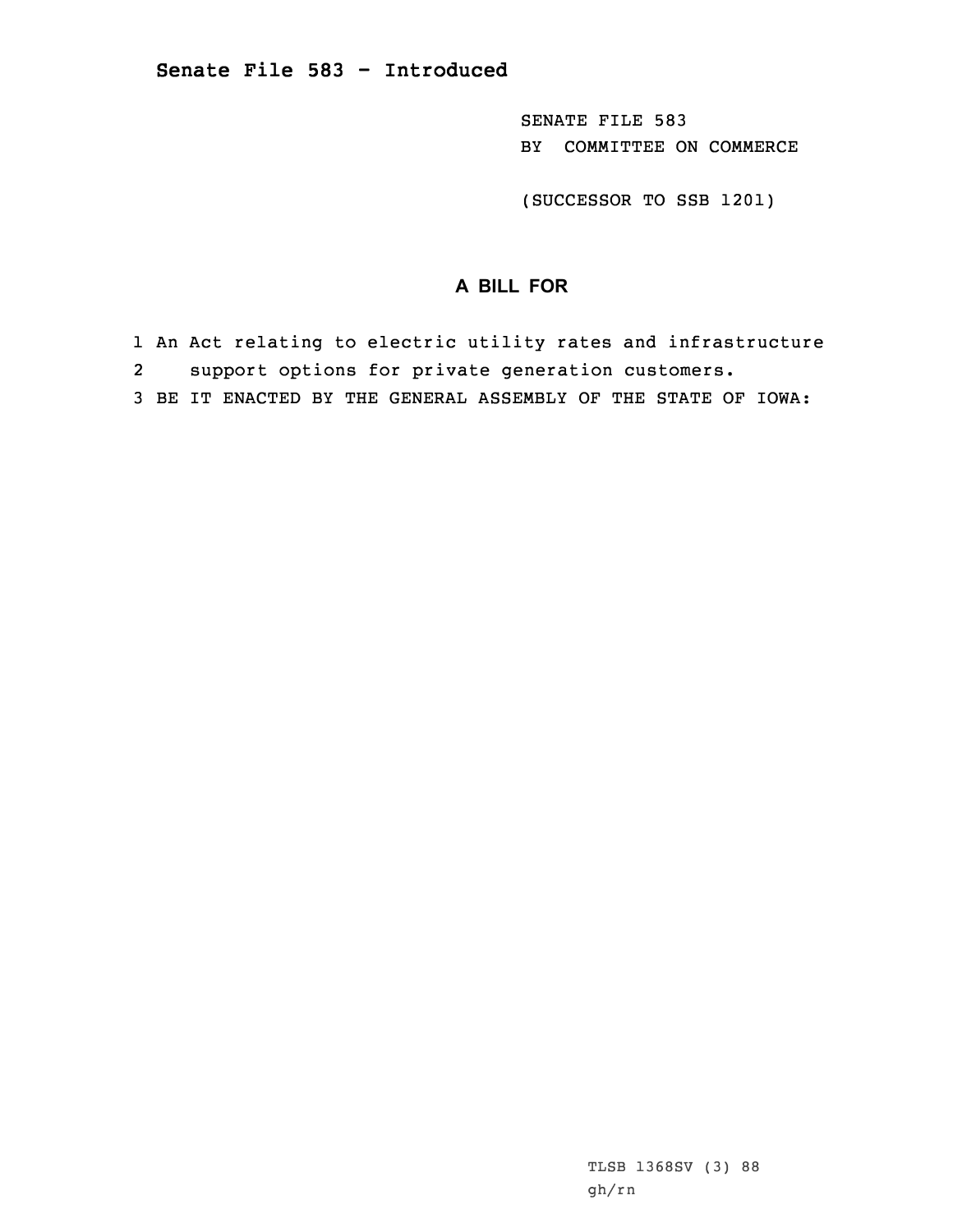1 Section 1. NEW SECTION. **476.49 Private generation rates ——** 2 **infrastructure support options for customers.**

 1. The general assembly recognizes the importance of electric utility infrastructure, including electric generation, transmission, and distribution systems, to provide electric service to all customers in this state, whether electricity is generated by <sup>a</sup> public utility, by <sup>a</sup> customer, or on behalf of <sup>a</sup> customer. The general assembly also recognizes that tariffs for electric service are traditionally designed for the provision of full electric service to customers, not taking into account the private generation of electricity. It is the intent of the general assembly to require customers who utilize private generation to pay their share of costs of electric utility infrastructure, thereby eliminating cross-subsidization. It is also the intent of the general assembly to provide private generation customers with options to pay their share of costs.

18 2. For purposes of this section, unless the context 19 otherwise requires:

 *a. "Avoided cost"* means the energy rate paid by an electric utility for energy purchases from <sup>a</sup> private generation customer established in the electric utility's board-approved tariff for cogeneration facilities and small power production facilities and in accordance with section 476.43.

<sup>25</sup> *b. "Private generation customer"* means an electric utility 26 customer who utilizes <sup>a</sup> private generation facility.

 *c.* (1) *"Private generation facility"* means an alternate energy production facility, as defined in section 476.42, that is owned, leased, operated by, or operated on behalf of <sup>a</sup> private generation customer and whose production of electricity is used to offset <sup>a</sup> portion or all of the customer's electricity bill or usage that would otherwise be purchased from an electric utility.

<sup>34</sup> (2) *"Private generation facility"* does not include any of 35 the following:

LSB 1368SV (3) 88

-1-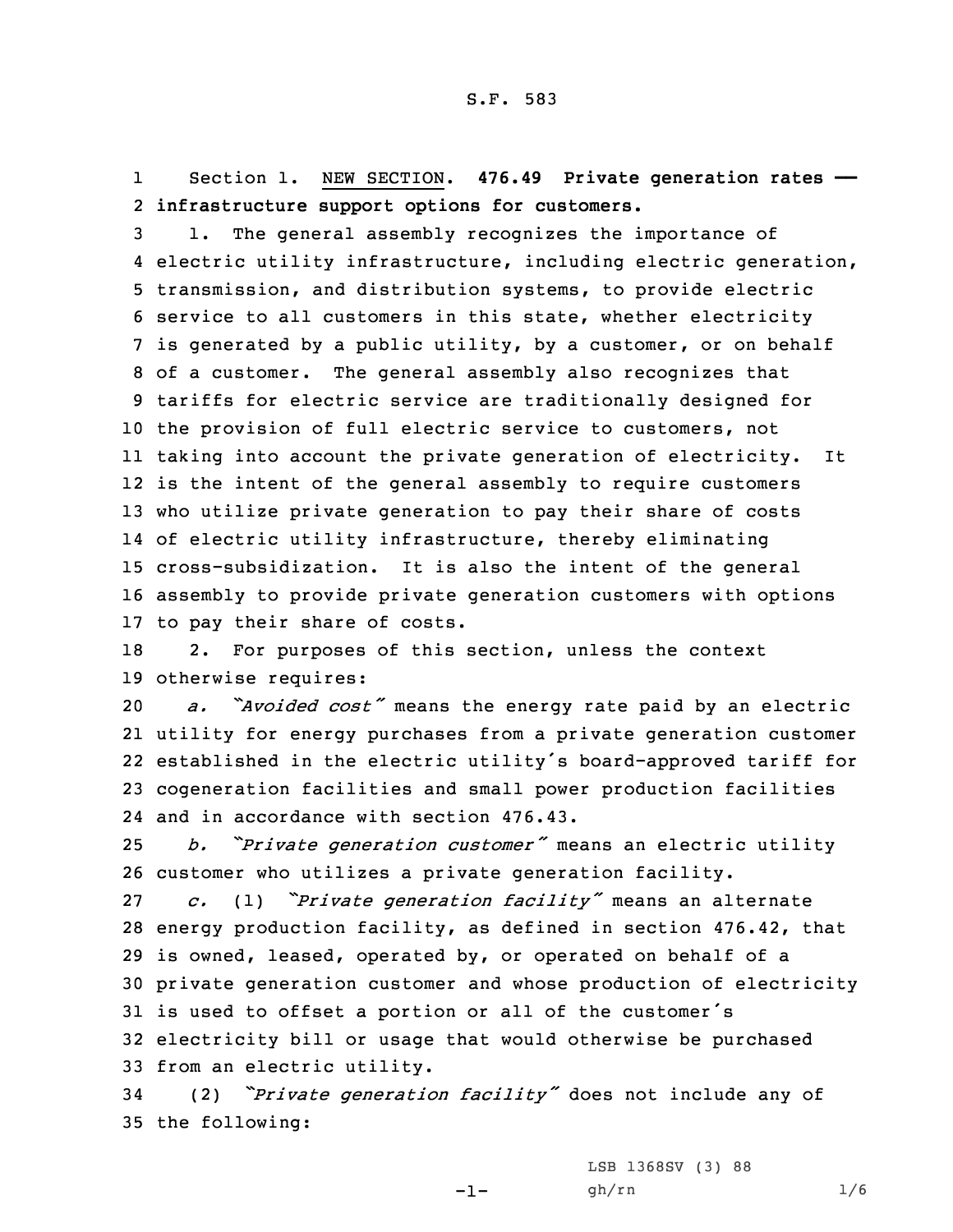1 (a) <sup>A</sup> cogeneration facility as defined in 18 C.F.R. pt. 292, 2 subpt. B, including without limitation combined heat and power 3 facilities.

4 (b) <sup>A</sup> facility that produces renewable fuel as defined in section 214A.1, which is registered with the United States environmental protection agency as <sup>a</sup> manufacturer, in accordance with the requirements set forth in 40 C.F.R. §79.4. (c) <sup>A</sup> facility that utilizes <sup>a</sup> de minimus amount of biomass in its operations. For purposes of this subparagraph division,

<sup>10</sup> *"de minimus"* means less than ten percent of all fuel utilized in 11 the generation processes.

12 (d) <sup>A</sup> private generation facility with <sup>a</sup> nameplate 13 generating capacity greater than one megawatt.

14 3. <sup>A</sup> rate-regulated electric utility may file tariffs with the board applicable to any private generation customer who utilizes <sup>a</sup> private generation facility installed on or after the date <sup>a</sup> tariff is approved pursuant to subsection 5. All tariff rates charged to <sup>a</sup> private generation customer for electric service shall recover the electric utility's actual cost of providing electric service to the applicable customer class, as determined by the board in the electric utility's most recently approved rate proceeding. Tariffs filed pursuant to this section shall be designed to ensure that <sup>a</sup> private generation customer pays for electric utility infrastructure costs. Tariffs filed pursuant to this section shall require <sup>a</sup> private generation customer to choose one of the following rate structures for the provision of electric service:

 *a.* <sup>A</sup> minimum infrastructure charge rate structure whereby the private generation customer pays <sup>a</sup> minimum amount each month, or the private generation customer's applicable standard electric service bill, whichever is higher. The private generation customer's applicable standard electric service bill shall be calculated using the applicable standard retail tariff. This tariff rate structure shall allow the private generation facility to offset the private generation customer's

 $-2-$ 

LSB 1368SV (3) 88 gh/rn 2/6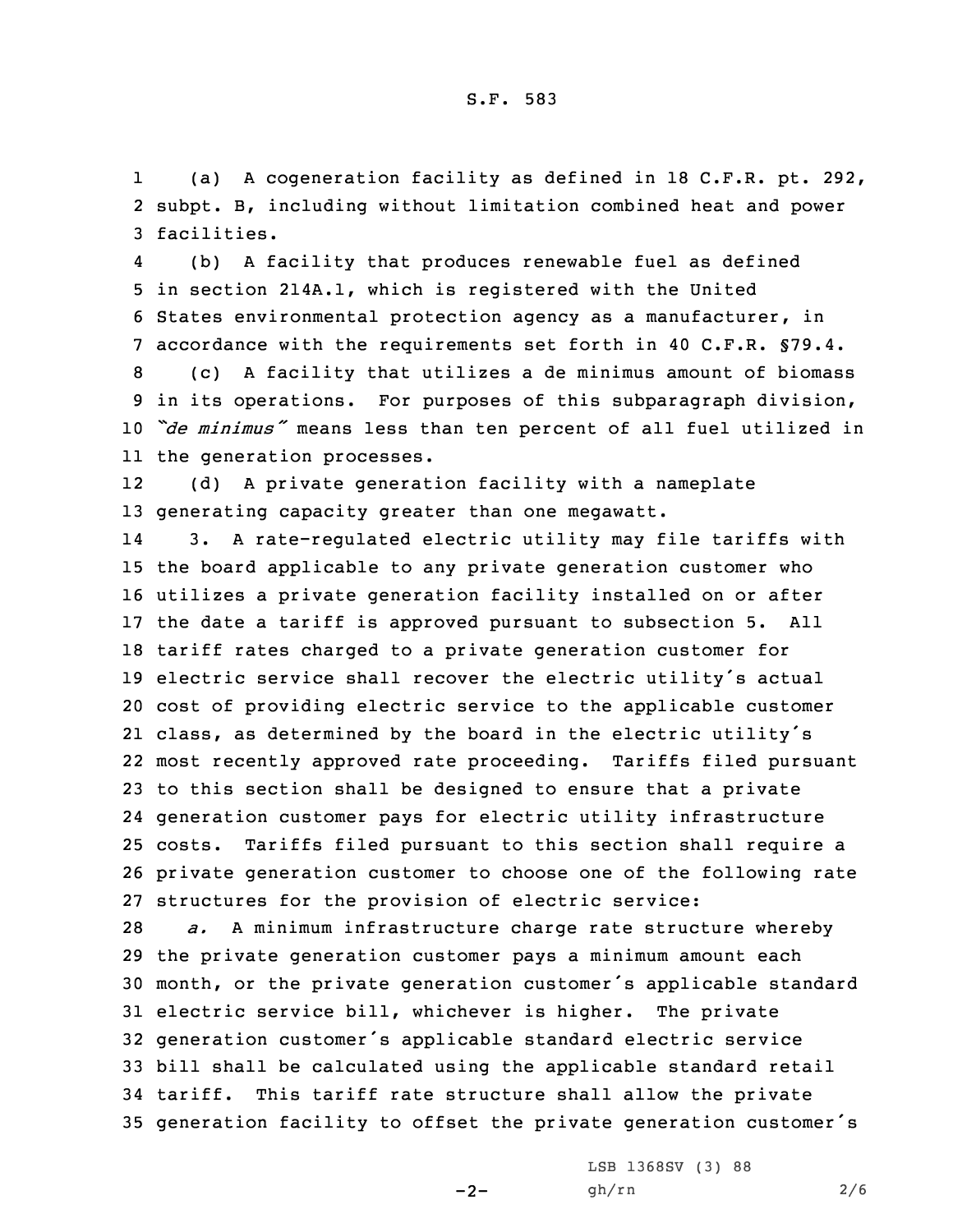S.F. 583

 energy usage, and shall allow excess energy to carry forward in the form of excess energy credits to offset the private generation customer's energy usage in future billing periods. This tariff rate structure shall also include an annual cash-out of excess energy credits at <sup>a</sup> rate that does not exceed the electric utility's avoided cost.

 *b.* <sup>A</sup> multi-part rate structure whereby rates applicable to the customer include, at <sup>a</sup> minimum, <sup>a</sup> fixed basic service charge, an energy charge designed to recover variable costs, and <sup>a</sup> monthly demand charge designed to ensure that the private generation customer pays for fixed electric utility infrastructure costs. This tariff rate structure shall allow the private generation facility to offset the private generation customer's energy usage, and shall allow excess energy to carry forward in the form of excess energy credits to offset the private generation customer's energy usage in future billing periods. This tariff rate structure shall also include an annual cash-out of excess energy credits at <sup>a</sup> rate that does not exceed the electric utility's avoided cost.

 *c.* <sup>A</sup> buy all and sell all rate structure whereby the private generation facility's output is measured separately from the private generation customer's consumption. All electricity consumed shall be purchased from the electric utility and all electricity generated shall be sold to the electric utility on <sup>a</sup> monthly basis. Rates applicable to the private generation customer for all electricity purchased from the electric utility shall be the applicable standard retail tariff. Rates applicable for electricity purchased from the private generation customer shall not exceed the electric utility's avoided cost.

 *d.* <sup>A</sup> rate structure filed by the electric utility that recovers the electric utility's cost of providing electric service to the applicable customer class, subject to board approval.

35 4. The board shall review <sup>a</sup> tariff filed pursuant to this

 $-3-$ 

LSB 1368SV (3) 88 gh/rn 3/6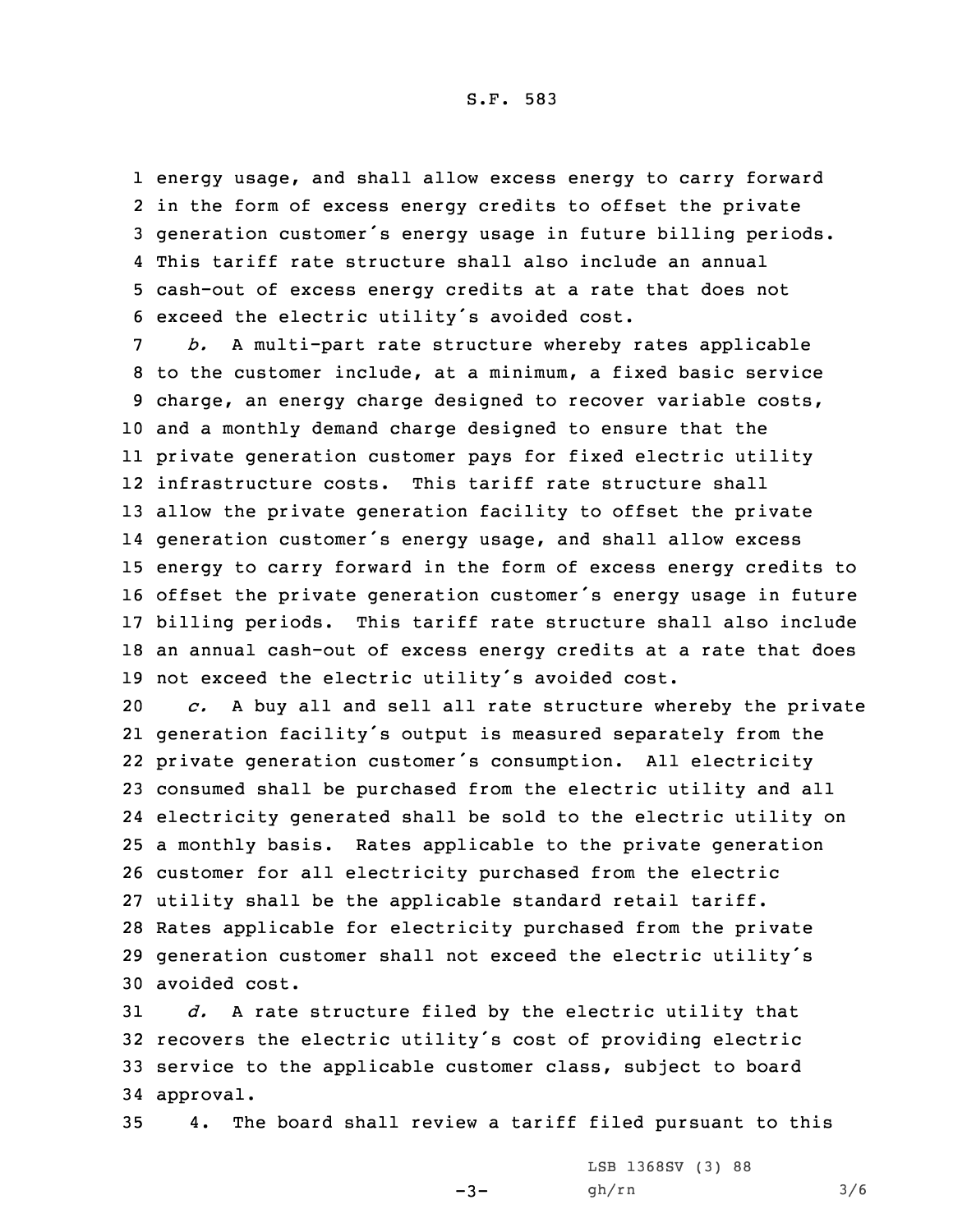S.F. 583

 section for compliance with this section, and shall approve the tariff as filed or docket the tariff for review in <sup>a</sup> formal proceeding pursuant to section 476.6, and thereafter either approve the tariff or modify the tariff to meet compliance with this section within six months of the date of docketing. If the board fails to complete <sup>a</sup> review of the tariff within six months of the date of filing, the tariff shall be deemed approved. <sup>A</sup> tariff approved pursuant to this subsection shall supersede any previously approved tariffs applicable to private generation customers, except as provided in subsection 5.

11 5. <sup>A</sup> private generation customer who utilizes <sup>a</sup> private generation facility pursuant to <sup>a</sup> tariff approved by the board on or before the effective date of this Act may continue to receive electric service pursuant to the preexisting tariff for the remaining duration of the contract involving the private generation facility, regardless of any subsequent change in ownership of such private generation facility. However, if the private generation customer terminates electric service with the electric utility, the preexisting tariff shall no longer apply and the private generation customer shall be required to receive electric service pursuant to <sup>a</sup> tariff approved pursuant to subsection 4, provided that the electric utility filed such tariff with the board.

24 6. Nothing in this section shall preclude <sup>a</sup> customer from entering into <sup>a</sup> contract with an electric utility as an alternate energy production facility, cogeneration and small power production facility, or <sup>a</sup> standby and supplemental power service customer under the terms of the electric utility's separate alternate energy production facility, cogeneration and small power production facility, or standby and supplemental power service tariffs filed pursuant to the federal Public Utility Regulatory Policies Act of 1978, 16 U.S.C. §2601 et 33 seq.

## 34 EXPLANATION

35 **The inclusion of this explanation does not constitute agreement with**

 $-4-$ 

LSB 1368SV (3) 88 gh/rn 4/6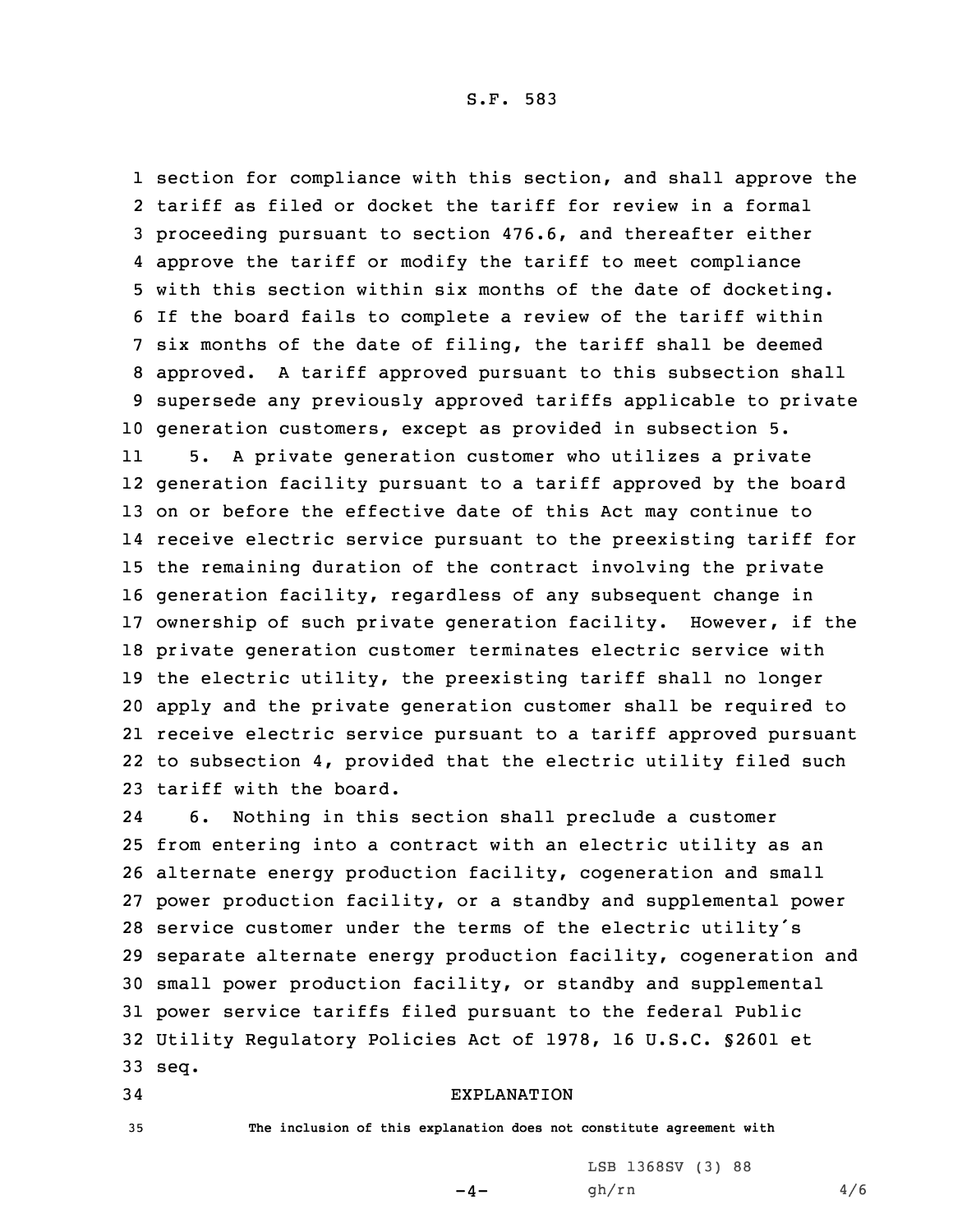1

**the explanation's substance by the members of the general assembly.**

2 This bill establishes new Code section 476.49, relating to 3 electric utility rates and infrastructure support options for 4 private generation customers.

 The bill defines "private generation customer" to mean an electric utility customer who utilizes <sup>a</sup> private generation facility. "Private generation facility" is defined as an alternate energy production facility as defined in Code section 476.42 that is owned, leased, operated by, or operated on behalf of <sup>a</sup> private generation customer and whose production of electricity is used to offset <sup>a</sup> portion or all of the customer's electricity bill or usage that would otherwise be purchased from an electric utility, but does not include certain facilities described in the bill.

 The bill provides that the general assembly recognizes the importance of electric utility infrastructure, including generation, transmission, and distribution systems, to provide electric service to all customers in Iowa. The general assembly also recognizes that tariffs are traditionally designed for the provision of full electric service to customers, not taking private generation into account. The bill specifies that it is the intent of the general assembly to require private generation customers to pay their share of costs of electric utility infrastructure, and to provide private generation customers with options to pay their share of 26 costs.

 The bill allows rate-regulated electric utilities to file tariffs with the Iowa utilities board applicable to any private generation customer who utilizes <sup>a</sup> private generation facility installed on or after the date <sup>a</sup> tariff is approved pursuant to the bill. All tariff rates charged to <sup>a</sup> customer shall recover the electric utility's actual cost of providing service to the applicable customer class.

34 The bill provides that tariffs filed pursuant to the bill 35 shall be designed to ensure that <sup>a</sup> private generation customer

 $-5-$ 

LSB 1368SV (3) 88 gh/rn 5/6